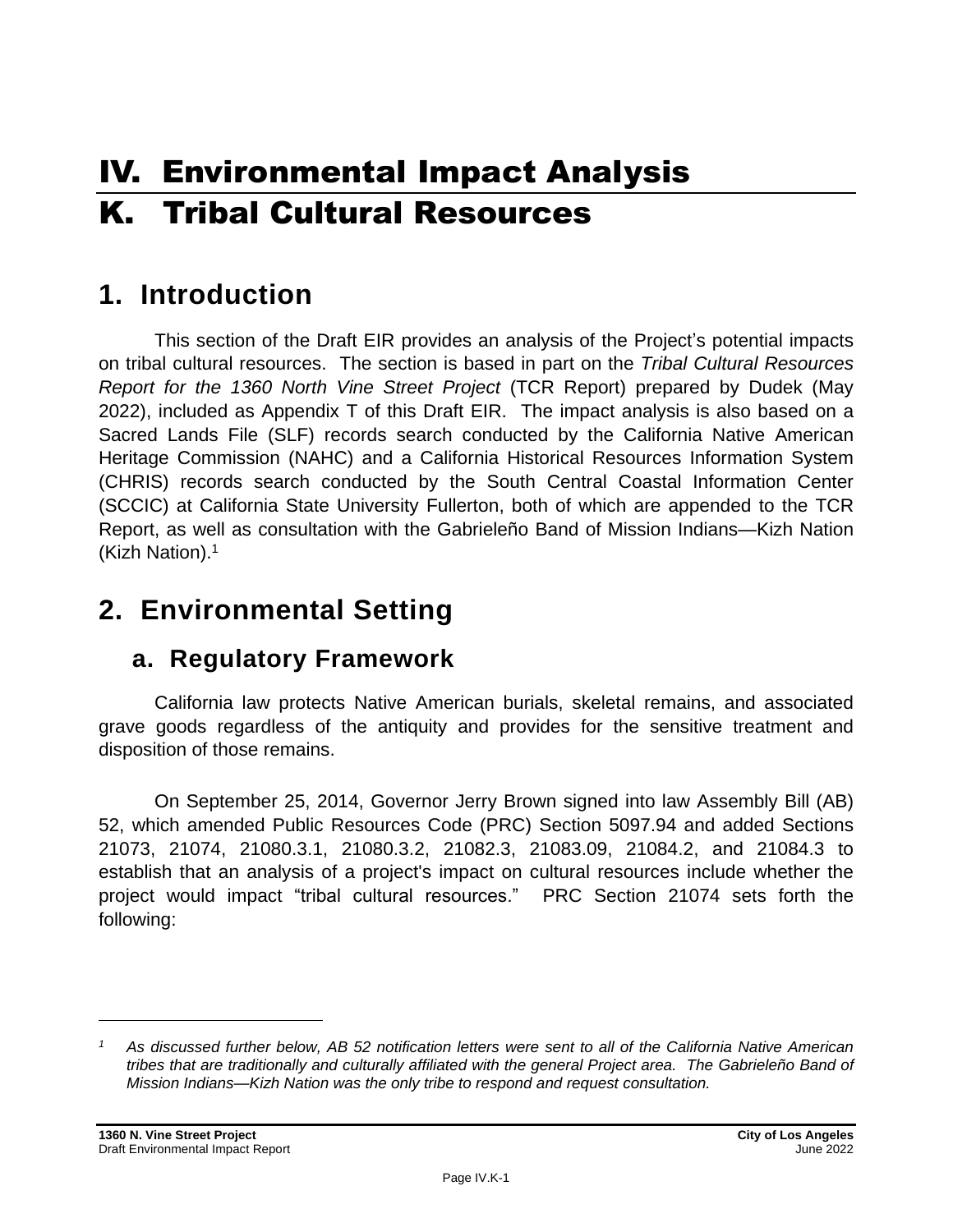- *(a) "Tribal cultural resources" are either of the following:*
	- *(1) Sites, features, places, cultural landscapes, sacred places, and objects with cultural value to a California Native American tribe that are either of the following:*
		- *(A) Included or determined to be eligible for inclusion in the California Register of Historical Resources.*
		- *(B) Included in a local register of historical resources as defined in subdivision (k) of Section 5020.1. 2*
	- *(2) A resource determined by the lead agency, in its discretion and supported by substantial evidence, to be significant pursuant to criteria set forth in subdivision (c) of Section 5024.1.<sup>3</sup> In applying the criteria set forth in subdivision (c) of Section 5024.1 for the purposes of this paragraph, the lead agency shall consider the significance of the resource to a California Native American tribe.*
- *(b) A cultural landscape that meets the criteria of subdivision (a) is a tribal cultural resource to the extent that the landscape is geographically defined in terms of the size and scope of the landscape.*
- *(c) A historical resource described in Section 21084.1, a unique archaeological resource as defined in subdivision (g) of Section 21083.2,<sup>4</sup> or a "nonunique archaeological resource" as defined in subdivision (h) of Section 21083.2<sup>5</sup> may also be a tribal cultural resource if it conforms with the criteria of subdivision (a).*

*<sup>5</sup> Per subdivision (h) of PRC Section 21083.2, a nonunique archaeological resource means an archaeological artifact, object, or site which does not meet the criteria in subdivision (g). A nonunique (Footnote continued on next page)*

*<sup>2</sup> Per subdivision (k) of PRC Section 5020.1, "local register of historical resources" means a list of properties officially designated or recognized as historically significant by a local government pursuant to a local ordinance or resolution.*

*<sup>3</sup> Subdivision (c) of PRC Section 5024.1 provides the National Register criteria for listing of historical resources in the California Register.*

*<sup>4</sup> Per subdivision (g) of PRC Section 21083.2, a unique archaeological resource means an archaeological artifact, object, or site about which it can be clearly demonstrated that, without merely adding to the current body of knowledge, there is a high probability that it meets any of the following criteria: (1) contains information needed to answer important scientific research questions and that there is a demonstrable pubic interest in that information; or (2) has a special and particular quality such as being the oldest of its type or the best available example of its type; or (3) is directly associated with a scientifically recognized important prehistoric or historic event or person.*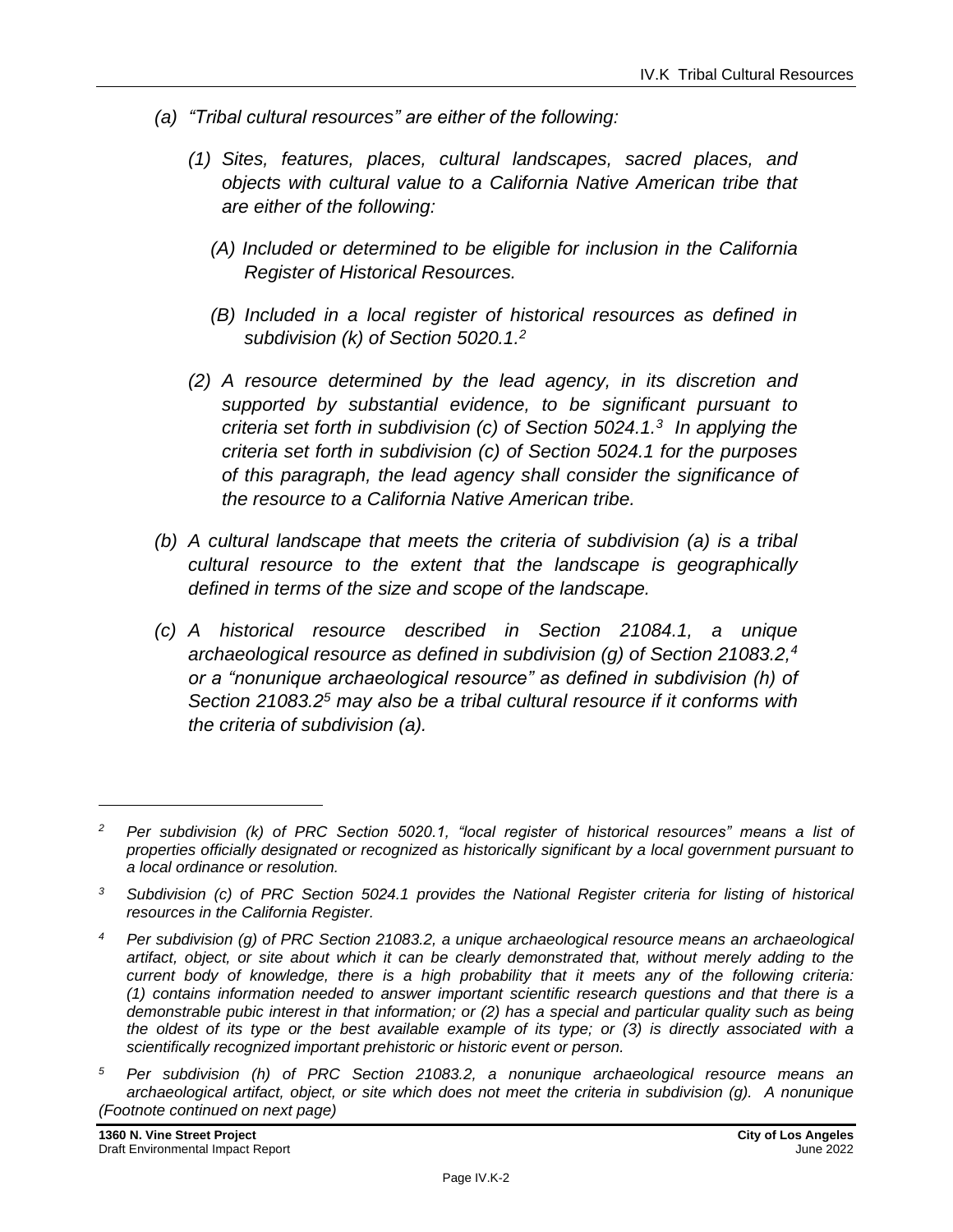For a project for which a notice of preparation for a draft EIR was filed on or after July 1, 2015, the lead agency is required to consult with a California Native American tribe that is traditionally and culturally affiliated with the geographic area of a proposed project, if: (1) the tribe requested to the lead agency, in writing, to be informed by the lead agency of proposed projects in that geographic area; and (2) the tribe requests consultation, prior to the release of a negative declaration, mitigated negative declaration or environmental impact report for a project. PRC Section 21080.3.1(b) defines "consultation" with a cross-reference to Government Code Section 65352.4, which applies when local governments consult with tribes on certain planning documents and states the following:

*"Consultation" means the meaningful and timely process of seeking, discussing, and considering carefully the views of others, in a manner that is cognizant of all parties' cultural values and, where feasible, seeking agreement. Consultation between government agencies and Native American tribes shall be conducted in a way that is mutually respectful of each party's sovereignty. Consultation shall also recognize the tribes' potential needs for confidentiality with respect to places that have traditional tribal cultural significance.*

The new provisions in PRC Section 21080.3.2(a) list topics that may be addressed during consultation, including identification of the significance of tribal cultural resources, determination of the potential significance of Project impacts on tribal cultural resources and the type of environmental document that should be prepared, and identification of possible mitigation measures and Project alternatives.

PRC Section 21084.3 also states that public agencies shall, when feasible, avoid damaging effects to any tribal cultural resource. This section of the PRC also includes examples of mitigation measures that may be considered to avoid or minimize the significant adverse effects.

Consultation ends when either of the following occurs prior to the release of the environmental document:<sup>6</sup>

1. Both parties agree to measures to avoid or mitigate a significant effect on a tribal cultural resource. Agreed upon mitigation measures shall be recommended for inclusion in the environmental document (PRC Section 21082.3(a)); or

*archaeological resource need be given no further consideration, other than the simple recording of its existence by the lead agency if it so elects.*

*<sup>6</sup> Governor's Office of Planning and Research, Tribal Consultation Guidelines, Supplement to General Plan Guidelines, November 14, 2005.*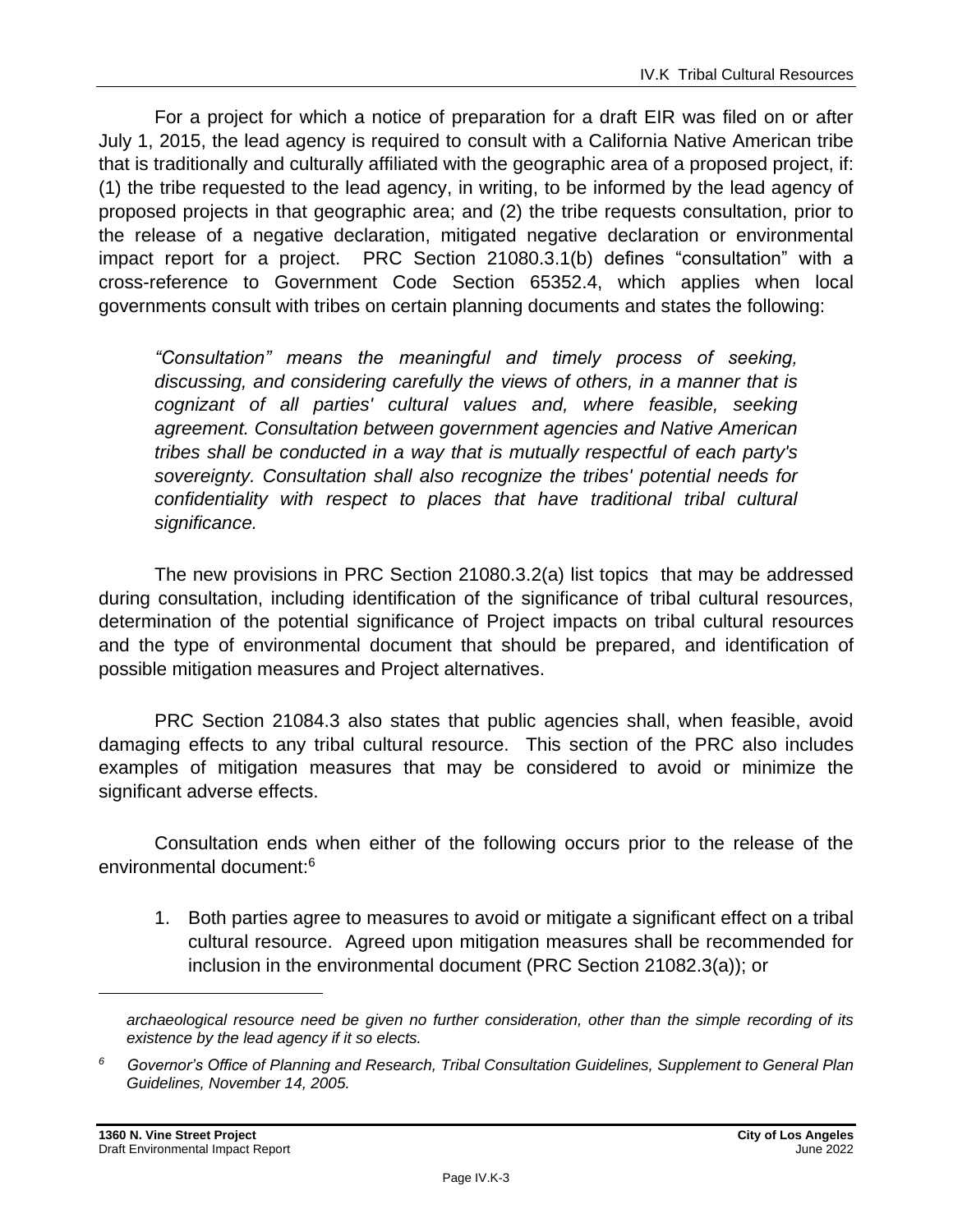2. A party, acting in good faith and after reasonable effort, concludes that mutual agreement cannot be reached (PRC Sections 21080.3.2(b)(1)-(2) and 21080.3.1(b)(1)).

With regard to human remains, CEQA Guidelines Section 15064.5 addresses consultation requirements if an initial study identifies the existence of, or the probable likelihood of Native American human remains within the project site. This section of the CEQA Guidelines as well as Health and Safety Code Section 7050.5 and PRC Section 5097.9 also address treatment of human remains in the event of accidental discovery

# **b. Existing Conditions**

### (1) Existing Project Site Conditions

The Project Site is relatively flat and currently developed for commercial and residential purposes. The Project Site is currently occupied by a mix of uses that consist of a 17,100-square-foot post-production facility, an 8,044-square-foot commercial building, six bungalows that comprise approximately 8,988 square feet of floor area, and an eight-unit multi-family residential building comprised of approximately 7,700 square feet of floor area. The six historic bungalows on the eastern portion of the site are contributing structures within the Afton Square District, a designated California Register historic district. There are also ancillary buildings such as sheds and garages adjacent to the bungalows that are noncontributing features to the historic district. A surface parking lot is also located behind the commercial building. All portions of the approximately 81,050-square-foot site have been previously developed. There are several trees throughout the Project area that are associated with the residential properties.

The Project Site is 1.25 miles south of the Santa Monica Mountains, 5.75 miles north of Baldwin Hills, and 11.4 miles northeast of the Pacific Ocean. The soil underlying the existing development is classified by the U.S. Department of Agriculture (USDA) as Urban land-Grommet-Ballona complex, associated with discontinuous human-transported material over young alluvium derived from sedimentary rock.<sup>7,8</sup> Due the size and nature of past development associated with the Project Site and vicinity, all native subsurface soils with potential to support the presence of cultural deposits have been substantially disturbed. Specifically, the Project Site has surface deposits that consist of soil on top of older

*<sup>7</sup> U.S. Department of Agriculture, Natural Resources Conservation Service Soils Soil Survey Geographic Database.*

*<sup>8</sup> The term "human-transported material" refers to soil parent material (organic or mineral) that has been moved horizontally onto a unit of land surface from a source area outside of that land surface by purposeful human activity. The term "discontinuous" refers to changes in particle-size distribution or mineralogy.*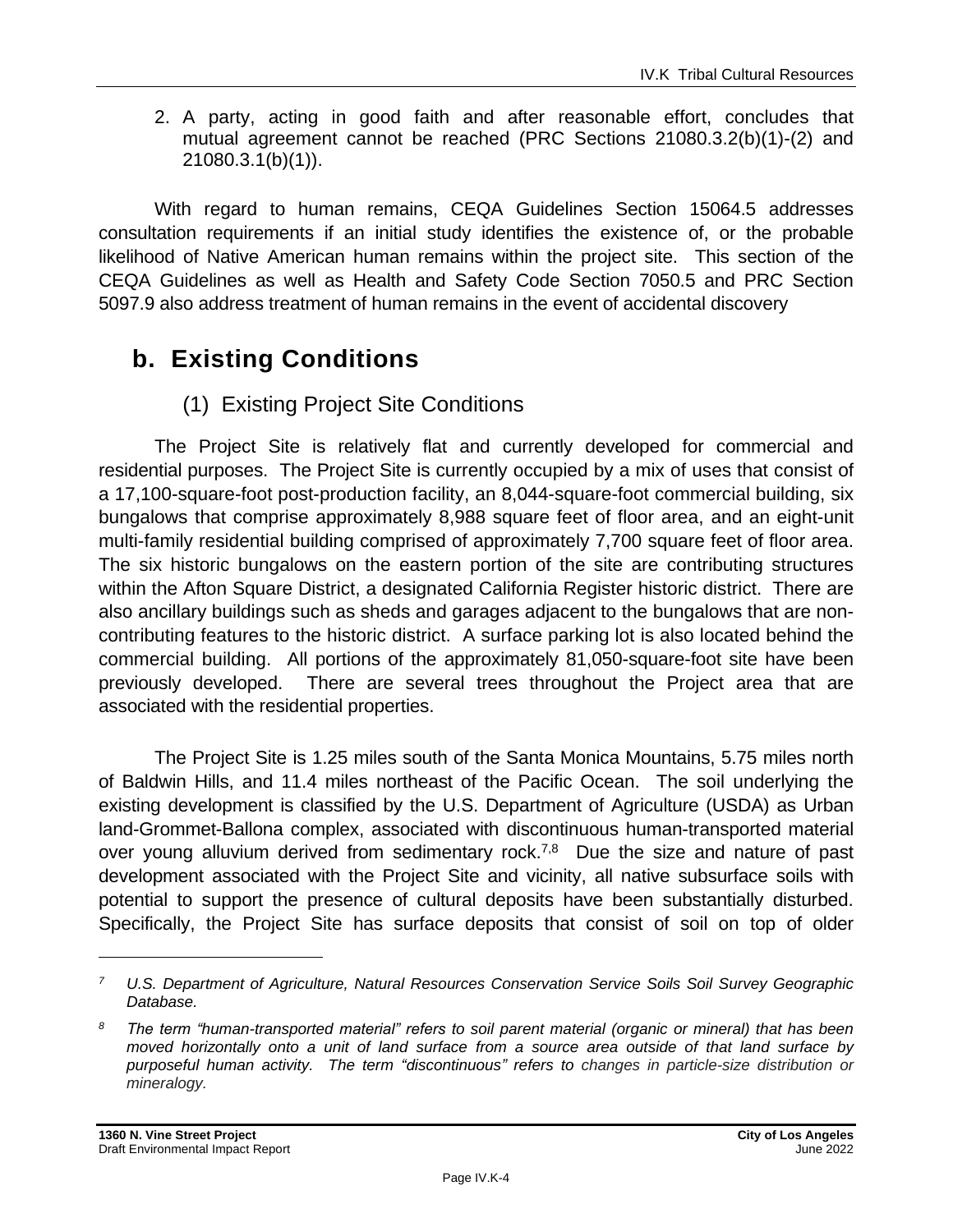Quaternary Alluvium, derived as alluvial fan deposits from the Hollywood Hills immediately to the north.<sup>9</sup> Artificial fill is present to a maximum depth of 13 feet below existing ground surface of the Project Site with slightly to moderately consolidated Pleistocene age deposits below consisting of silt, sand, clay, and gravel.<sup>10</sup> Historical maps, topographic maps, and aerial photographs indicate the presence of small drainages approximately two miles east of the Project Site, and the now channelized Los Angeles River is located 3.67 miles to the northeast.

As described in Section II, Project Description, of this Draft EIR, the Project proposes two development options. The Residential Option proposes excavations up to 45 feet below grade for the construction of the subterranean parking levels and building foundations. It is estimated that approximately 142,000 cubic yards of export would be hauled from the Project Site during its excavation phase. The Office Option proposes excavations up to 83 feet below grade for the construction of the subterranean parking levels and building foundations. It is estimated that approximately 321,060 cubic yards of export would be hauled from the Project Site during its excavation phase.

### (2) City of Los Angeles Ethnographic Context

According to the TCR Report, the history of the Native American communities in the Los Angeles region prior to the mid-1700s has largely been reconstructed through later mission-period and early ethnographic accounts. The first records of the Native American inhabitants of the region were brief, generally peripheral, and were combined with observations of the landscape. These accounts were prepared predominantly by European merchants, missionaries, military personnel, and explorers with the intent of furthering respective colonial and economic aims. As such, they were not unbiased accounts of the cultural structures and community practices of these cultural groups. The establishment of the missions in the region brought more extensive documentation of Native American communities. While many of the Native Americans providing information for these early ethnographies were able to provide information based on personal experience, a significantly large proportion of these informants were born after 1850, by which time Native Americans would have had considerable contact with Europeans. This is important to note when examining these ethnographies since considerable culture change had undoubtedly occurred by 1850 among the Native American survivors of California. This is also a particularly important consideration for studies focused on tribal cultural resources, where concepts of "cultural resource" and the importance of traditional cultural places are

*<sup>9</sup> Written correspondence from Samuel A. McLeod, Ph.D., Vertebrate Paleontology, Los Angeles County Natural History Museum, April 19, 2017.*

*<sup>10</sup> GEOCON West, Inc., Geotechnical Investigation, Proposed High Rise Redevelopment 6254–6274 W. De Longpre Avenue, 1334 & 1348–1360 N. Vine Street, 6241–6265 W. Afton Place, Los Angeles, California, revised September 2016. See Appendix G of this Draft EIR.*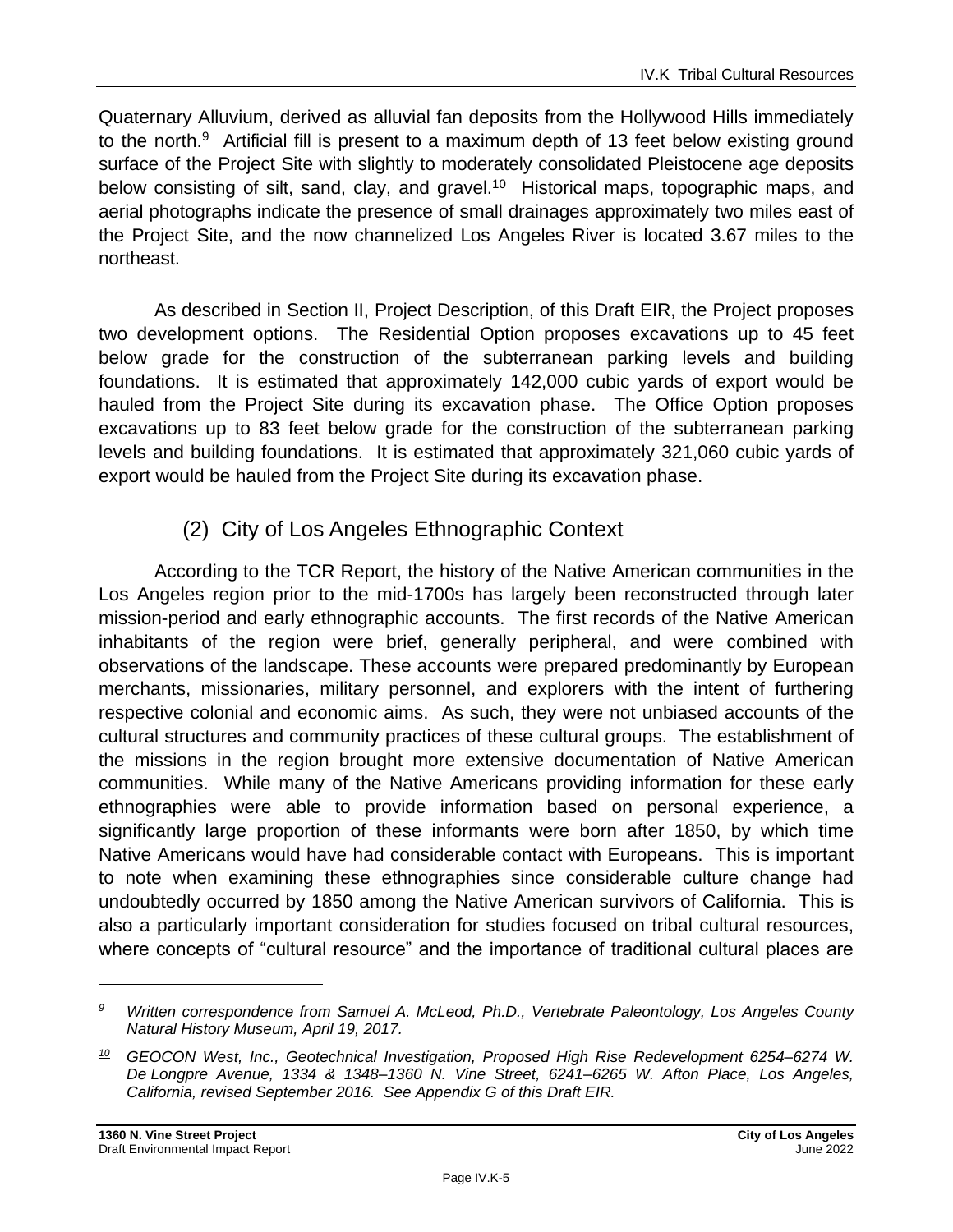intended to be interpreted based on the values expressed by present-day Native American representatives and may vary from archaeological values.

Based on ethnographic information, it is believed that at least 88 different languages were spoken from Baja California Sur to the southern Oregon state border at the time of Spanish colonization. Tribes in the Los Angeles region have traditionally spoken Takic languages that may be assigned to the large Uto-Aztecan family. These groups include the Gabrielino (alternately Gabrieleño), Cahuilla, and Serrano.

The archaeological record indicates that the Gabrielino arrived in the Los Angeles Basin around 500 B.C. Surrounding native groups included the Chumash and Tataviam to the northwest, the Serrano and Cahuilla to the northeast, and the Juaneño and Luiseño to the southeast. The name "Gabrielino" denotes those people who were administered by the Spanish from the San Gabriel Mission, which included people from the Gabrielino area proper as well as other social groups. Most modern Native Americans commonly referred to as Gabrielino identify themselves as descendants of the indigenous people living across the plains of the Los Angeles Basin and refer to themselves as the Tongva, within which there are a number of regional bands. This term (Tongva) is used in the remainder of this section to refer to the inhabitants of the Los Angeles Basin prior to colonization by Europeans, and their descendants.

The Tongva established large, permanent villages in the fertile lowlands along rivers and streams, and in sheltered areas along the coast. Tongva lands included the greater Los Angeles Basin and three Channel Islands: San Clemente; San Nicolas; and Santa Catalina. These lands stretched from the foothills of the San Gabriel Mountains to the Pacific Ocean. A total tribal population has been estimated of at least 5,000 persons, but recent ethnohistoric work suggests a number approaching 10,000 persons.

The largest, and best documented, ethnographic Tongva village was that of Yanga (also known as Yaangna, Janga, and Yabit), which was in the vicinity of downtown Los Angeles. This village was reportedly first documented by the expedition led by Captain Gaspar de Portola in 1769. Mission San Gabriel was established in 1771, and Mission records indicate that 179 Gabrielino inhabitants of Yanga were members of the San Gabriel Mission. Based on this information, Yanga may have been the most populated village in the Western Gabrielino territory. Another large habitation area, though less documented in the ethnographic record compared to Yanga, was the village of Cahuenga. This village was located just slightly closer to the Project Site, approximately 3 miles to the north near the mouth of the Cahuenga Pass. The environment surrounding the Tongva included mountains, foothills, valleys, deserts, riparian, estuarine, and open and rocky coastal econiches. Like that of most native Californians, acorns were the staple food and part of an established industry by the time of the early Intermediate Period. Acorns were supplemented by the roots, leaves, seeds, and fruits of a wide variety of flora (e.g., islay,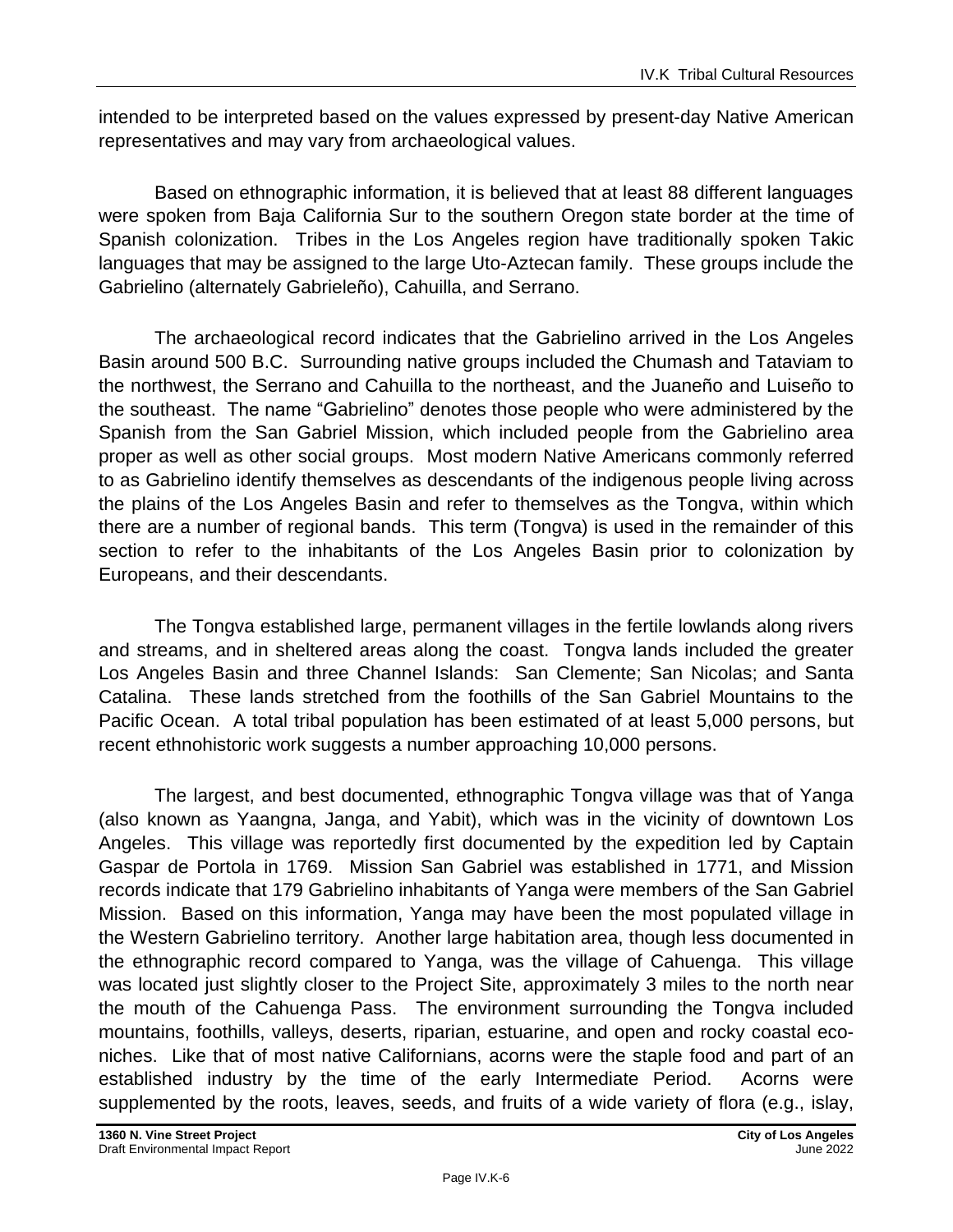cactus, yucca, sages, and agave). Fresh water and saltwater fish, shellfish, birds, reptiles, and insects, as well as large and small mammals, were also consumed.

A wide variety of tools and implements were used by the Tongva to gather and collect food resources. These included the bow and arrow, traps, nets, blinds, throwing sticks and slings, spears, harpoons, and hooks. Trade between the mainland and the Channel Islands Groups was conducted using plank canoes and tule balsa canoes, which were also used for general fishing and travel.

Tongva people processed food with a variety of tools, including hammerstones and anvils, mortars and pestles, manos and metates, strainers, leaching baskets and bowls, knives, bone saws, and wooden drying racks. Catalina Island steatite was used to make ollas and cooking vessels.

At the time of Spanish colonization, the basis of Tongva religious life was the Chinigchinich religion. The Chinigchinich religion was known to provide instruction on laws and institutions, as well as dance, which was the primary religious act for the Tongva society. While the Chinigchinich religion seems to have been relatively new when the Spanish arrived, it spread south into the Southern Takic groups even as Christian missions were being built. As such, the Chinigchinich religion may represent a mixture of native and Christian belief and practices.

Deceased Tongva were either buried or cremated, with burial more common on the Channel Islands and the neighboring mainland coast and cremation predominating on the remainder of the coast and the interior. Cremation ashes have been found buried within stone bowls and in shell dishes, as well as scattered among broken ground stone implements. These archaeological finds correspond with ethnographic descriptions of an elaborate mourning ceremony. Offerings varied with the sex and status of the deceased. At the behest of the Spanish missionaries, cremation essentially ceased in the period subsequent to the initial interactions with Euroamericans.

#### (3) Assembly Bill 52 Consultation

In compliance with the requirements of AB 52, the City provided formal notification of the Project on June 22, 2017 (refer to Appendix T of this Draft EIR). Letters were sent via FedEx and certified mail to the following California Native American tribes that requested notification:

- Gabrielino Tongva Indians of California Tribal Council
- Gabrieleño Band of Mission Indians—Kizh Nation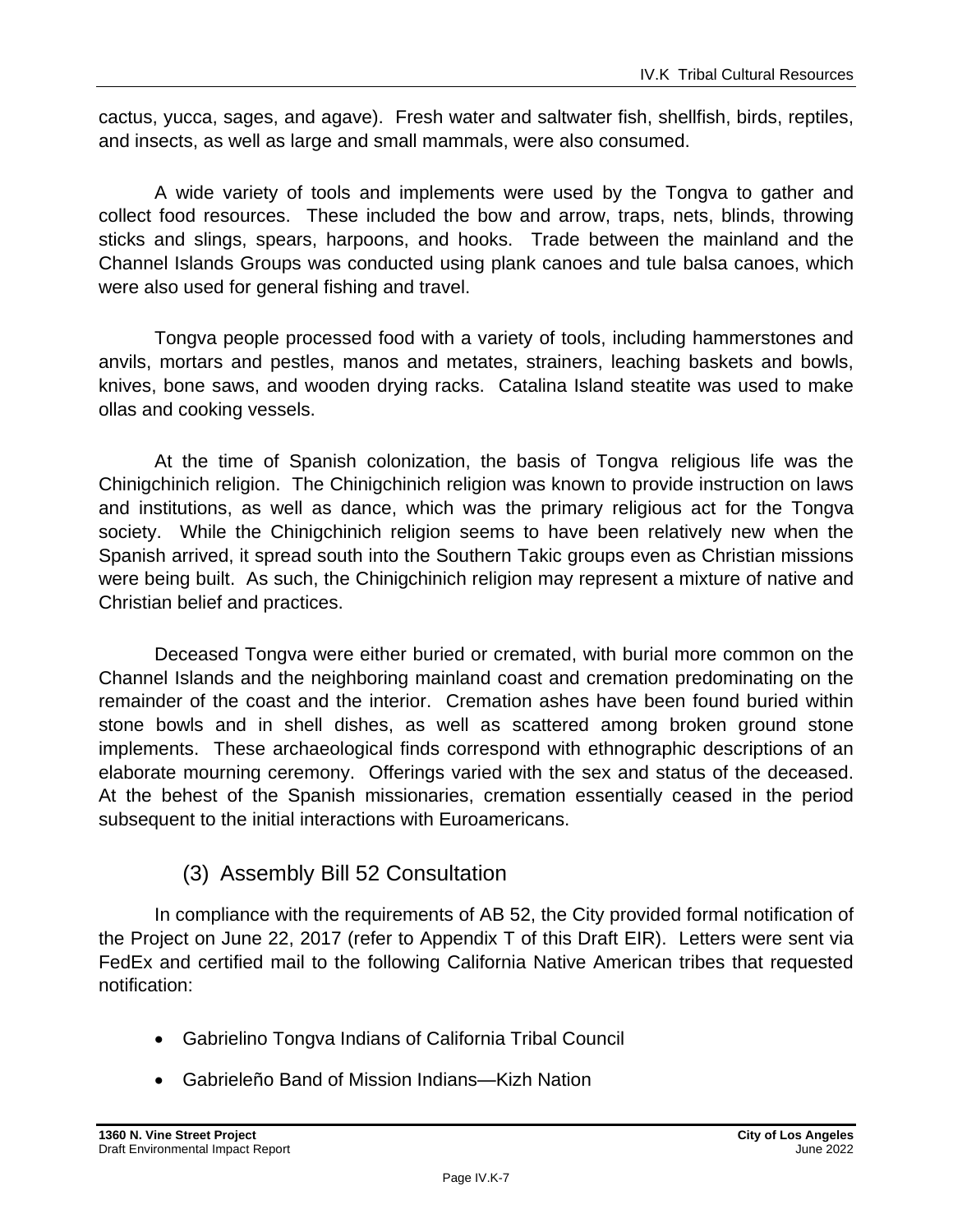- Gabrielino/Tongva Nation
- Gabrielino-Tongva Tribe
- Gabrielino/Tongva San Gabriel Band of Mission Indians
- San Fernando Band of Mission Indians
- Soboba Band of Luiseño Indians
- Torres Martinez Desert Cahuilla Indians
- Fernandeño Tataviam Band of Mission Indians

On June 28, 2017, the City initiated consultation with the representatives of the Kizh Nation to discuss the 1360 N. Vine Street Project. On June 29, 2017, the Kizh Nation provided the City with documents that identified the general vicinity of the Project area as having been used by Native Americans in prehistoric and protohistoric time. These resources included an article describing the evolution of Indian trails to modern thoroughfares, a copy of the 1938 Kirkman-Harriman Historical Map discussed above, and an article detailing the historic presence of springs and rivers throughout the Los Angeles Basin that would have served as important resources for Native Americans.

Representatives of the Kizh Nation stated that although they were not aware of any tribal cultural resources within the Project area, such resources may exist within the Project Site and could have been impacted by previous development. In addition, representatives of the Kizh Nation stated that construction workers are often unaware of how to identify tribal cultural resources. The City acknowledged these concerns and agreed to provide the Kizh Nation with the following background reports for the Project:

- SLF File Search
- CHRIS Report
- Natural History Museum Report
- Tribal Cultural Resources Report
- Geotechnical Report

Additional consultation was conducted between the City and representatives from the Kizh Nation via phone on September 24, 2020, and email. On October 9, 2020, the Kizh Nation provided the City with documentation, including screenshots of five historical map images and screenshots of six pages of text from literary sources. Table 2 of the TCR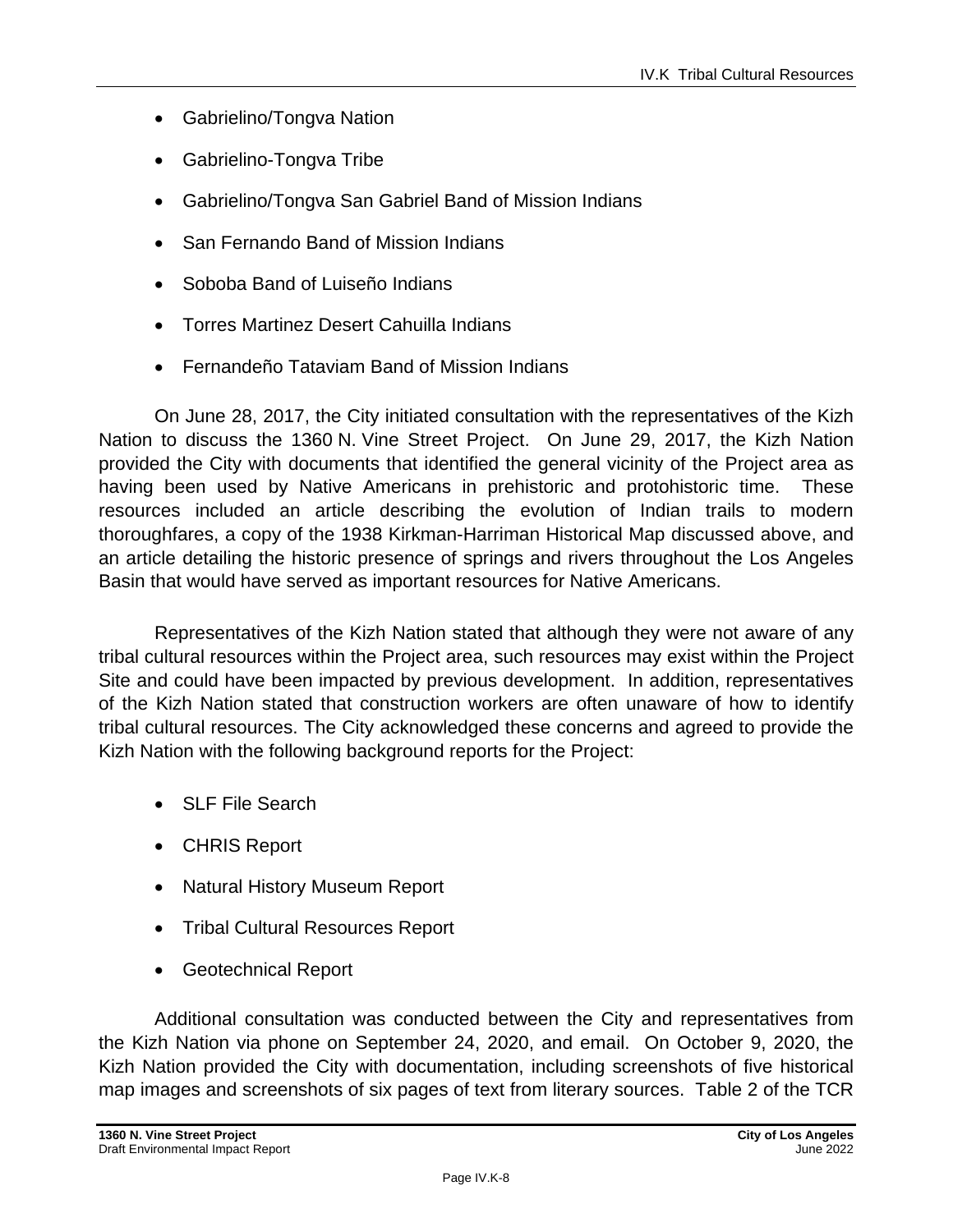Report provides the Kizh Nation's summary for the five historical maps provided. The Kizh Nation did not provide explanatory text for any of the six literary sources, but the sources appear to be in reference to how the location of villages are determined by the supply of water, rancherias/ranchos, and Gabrielino communities, though specificity on how this information relates to the Project was not provided.

In addition, on October 9, 2020, Kizh Nation's Chairman Salas provided the City with a letter from Dr. E. Gary Stickel to Chairman Salas dated August 22, 2018 regarding proper Cultural Resource Management (CRM) monitoring. In this letter, Dr. Stickel discusses the inadequacy of an archaeological pedestrian survey for the identification of subsurface cultural material, the use of ground penetrating radar (GPR) to detect unknown burials prior to project construction, and the reliability of the use of a GPR, and a statement of the use of a monitoring program for project compliance. Additionally, Dr. Stickel states that the only exception of a monitoring program would be when a subject property has been extensively disturbed and all soil deposits to contain cultural material has been removed and/or destroyed. Chairman Salas also included a screenshot of an email from NAHC analyst, Frank Lienert, which stated that negative SLF searches do not preclude the existence of sites within the search area, which is explicitly stated on all negative SLF search results. The NAHC email also states that they recommend that the SLF search requestor contact all tribes on the consultation lists. Additionally, Chairman Salas provided a letter from the SCCIC noting that the absence of archaeological resources within a specific area does not mean that no such resources exists and that there is always a chance that there are unrecorded archaeological resources on the surface or buried within an area.

Based on the summary of the five historical map screenshots as well as the screenshots of letters from Dr. E. Gary Stickel, the NAHC, and the SCCIC, the Kizh Nation believes that there is a higher than average potential to impact tribal cultural resources within the Project Site. As such, Chairman Salas provided the City with proposed mitigation measures for the Project, which includes the requirement for a Native American Monitor to be present during all ground disturbing activities and the implementation of various protocols and procedures in the event that tribal cultural resources, archaeological resources, and/or human remains are identified within the Project Site. The City sent the Kizh Nation a Pre-Closure Consultation letter, dated March 8, 2022. The letter briefly summarized the City's efforts to engage in a meaningful and good faith consultation regarding the Project's potential impacts to tribal cultural resources and to further document the tribal consultation process, pursuant to PRC Section 21080.3.1. The letter included a brief summary of the tribal consultation that has occurred thus far between the City and the Kizh Nation regarding the Project. In addition, the provided a copy of the draft TCR Report for the Tribe's review. The City requested that the Tribe complete its review of the TCR Report and provide any comments by March 23, 2022. No comments were received by the Tribe and thus the City closed consultation on April 6, 2022. After the closure consultation, the city received additional correspondence from the Kizh Nation disagreeing with the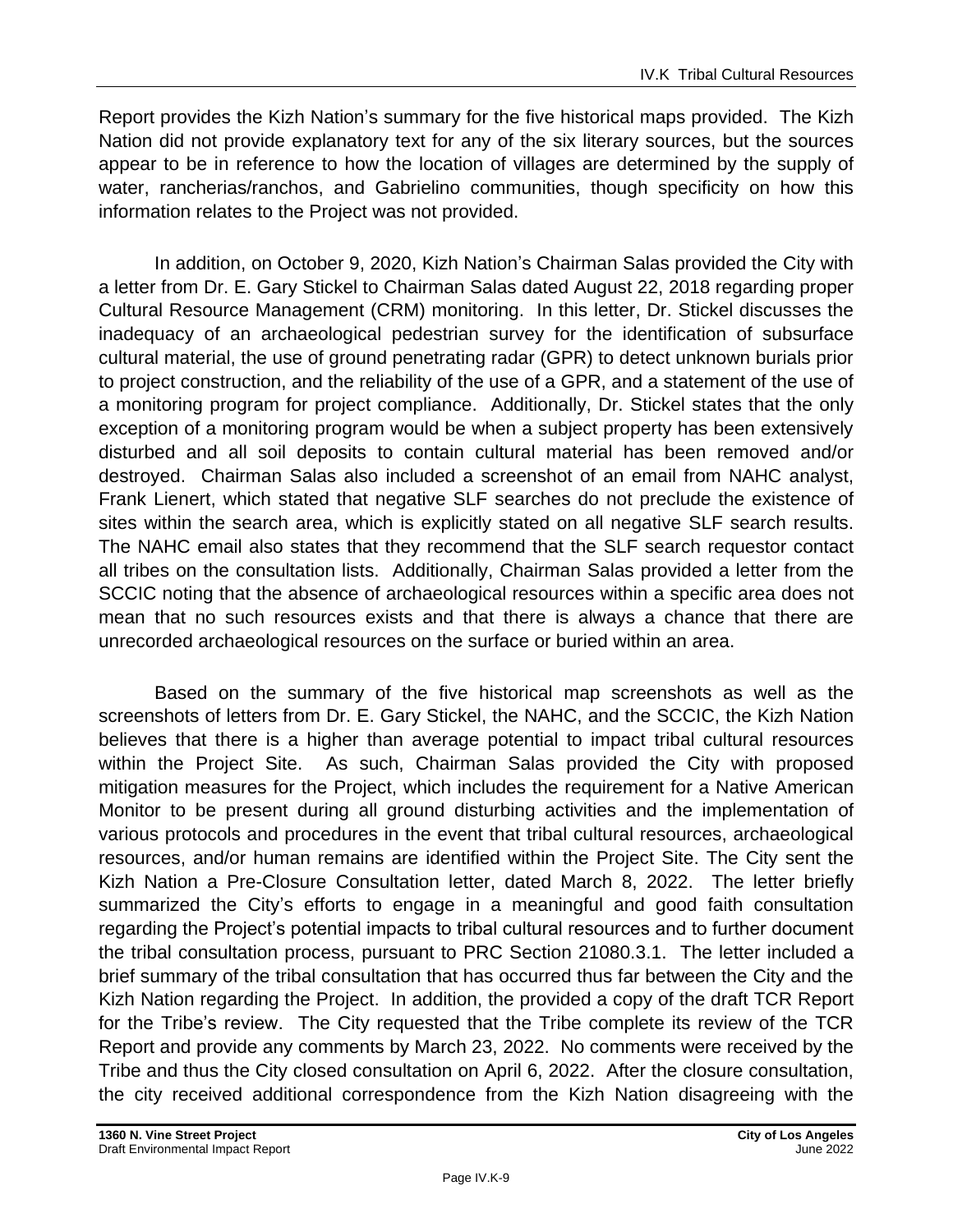proposed mitigation measures for the project, however the letter was received after the close of the AB 52 process and does not change the conclusions as to the presence of TCRs for the Project.

To date, no other responses or requests for further consultation have been received from the tribal contacts regarding tribal cultural reports or other concerns about the Project. A record of the letters, mailings, and correspondence, excluding that deemed confidential, is included as Appendix T of this Draft EIR.

### (4) Background Research

#### *(a) Sacred Lands File Review*

An SLF search request was conducted by the NAHC for the Project on April 3, 2018 (included in Appendix T). The results of the SLF search indicated negative results. However, the records maintained by the NAHC and the California Resources Information System are not exhaustive, and a negative response to these searches does not preclude the existence of a cultural place. The NAHC recommended contacting tribes associated with the Project area in order to avoid unforeseen discoveries once the Project has started and provided a list of tribal representatives to contact for additional information. All tribal representatives identified by the NAHC, as provided in Appendix T, of this Draft EIR, were notified of the Project.

#### *(b) California Historical Resources Information System Review*

A CHRIS records search of the Project Site and a 0.5-mile record search area at SCCIC was conducted as part of the preparation of the TCR Report for the Project (refer to Appendix T of this Draft EIR). The records search included SCCIC's collections of mapped prehistoric, historic, and built environment resources, Department of Parks and Recreation site records, technical reports, archival resources, and ethnographic references. Additional consulted sources included historical maps of the Project Site, the National Register of Historic Places, the California Register of Historical Resources, the California Historic Property Data File, and the lists of California State Historical Landmarks, California Points of Historical Interest, and the Archaeological Determinations of Eligibility.

#### *(i) Previously Conducted Cultural Resource Studies*

Results of the records search indicated that 31 previous cultural resource studies have been conducted within 0.5 mile of the Project Site between 1979 and 2013. None of these have directly included the Project Site.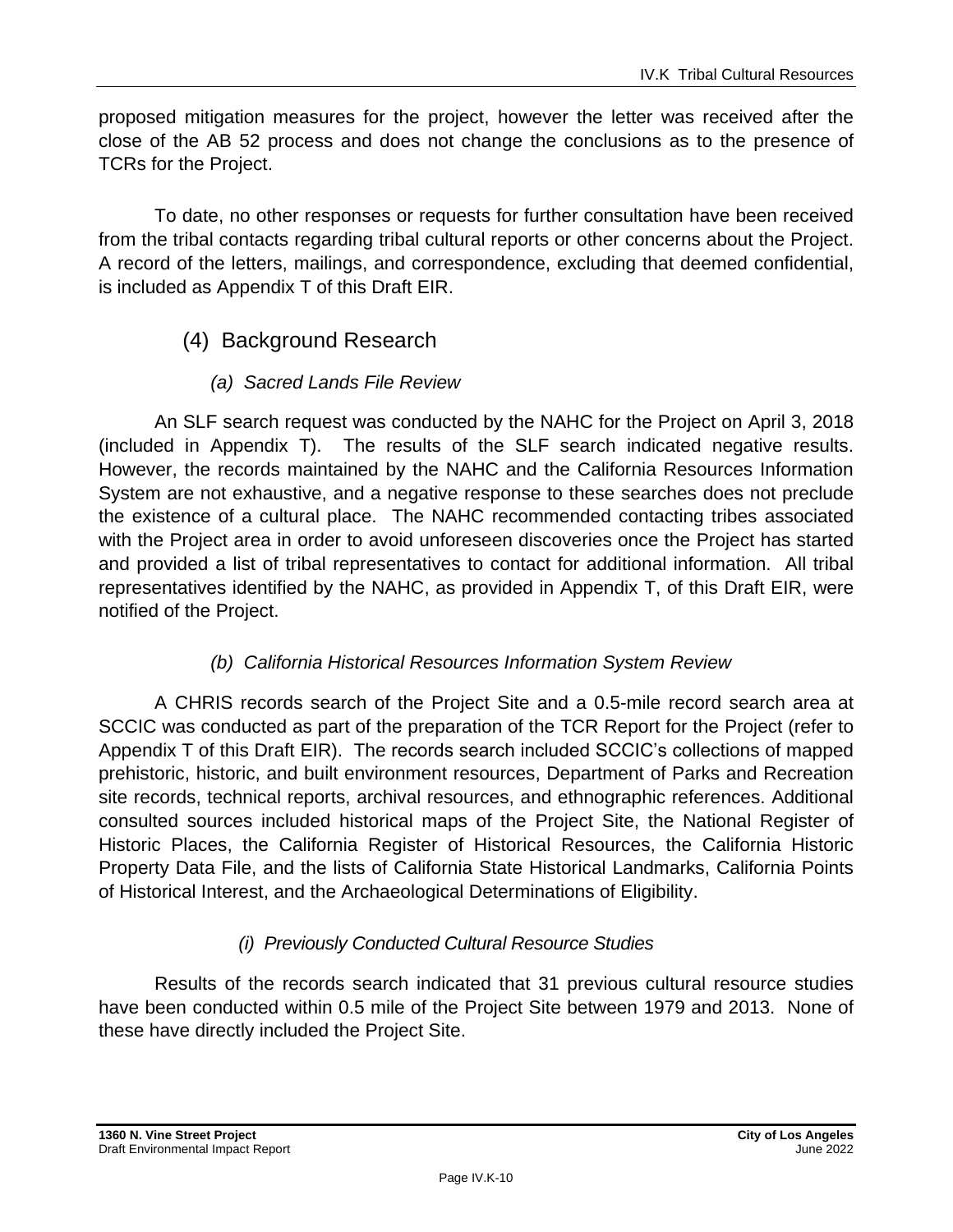#### *(ii) Previously Recorded Cultural Resources*

A large number of previously recorded cultural resources are located within the 0.5-mile record search area, one of which is within the Project Site. This overlapping cultural resource is a built environment district known as the Afton Square District (P-19-168117) which contains 49 contributing properties and 13 non-contributing properties. The Afton Square District is listed on the California Register of Historical Resources.

All but one of the resources within the records search area are historic-age built environment resources (128 total), a large portion of which are buildings associated with the Afton Square District. The single archaeological resource recorded within 0.5 mile of the Project Site consists of historic-age foundations, structural remains, and refuse scatter associated with the pre-World War II occupants in the area. No prehistoric archaeological resources have been previously recorded within 0.5 mile of the Project Site. Additionally, no resources documented to be of specific Native American origin have been previously recorded on the Project Site or within the 0.5-mile record search area.

#### *(c) Review of Historic Aerials and Topographic Maps*

Dudek consulted historic maps and aerial photographs to understand development of the Project Site and surrounding properties. Topographic maps are available from 1894 to the present and aerial images are available from 1948 to the present. The first USGS topographic map showing the Project Site dates to 1894 and shows that at this time the area was undeveloped; however, the streets had been laid out and development had occurred in the vicinity. The historical topographic maps do not show extensive changes within the Project Site and vicinity until 1924. The 1924 topographic maps show that the Project Site had been completely developed into residential housing. The first historic aerial of the Project Site is from 1948 and shows that the Project Site had been completely redeveloped with three structures and a parking lot, indicating that the Project had undergone a large amount of construction-related disturbance during this time. By 2004, an additional structure had been added over a section of the parking lot. Present aerials show that there have not been any substantial changes to the Project Site since this time. It should be further noted that a geotechnical investigation completed for the Project also demonstrated that the Project Site has been heavily modified through previous construction, indicating fill to be present to a depth of 13 feet below the surface.<sup>11,12</sup> Based

*<sup>11</sup> GEOCON West, Inc., Geotechnical Investigation, Proposed High Rise Redevelopment 6254–6274 W. De Longpre Avenue, 1334 & 1348–1360 N. Vine Street, 6241–6265 W. Afton Place, Los Angeles, California, Project No. A9382-06-01, revised September 2016. See Appendix G of this Draft EIR.*

*<sup>12</sup> GEOCON West, Inc., Geotechnical Investigation, Proposed High Rise Redevelopment 6254–6274 W. De Longpre Avenue, 1334 & 1348–1360 N. Vine Street, 6241–6265 W. Afton Place, Los Angeles, California, Project No. A9382-06-02, revised August 17, 2020. See Appendix G of this Draft EIR.*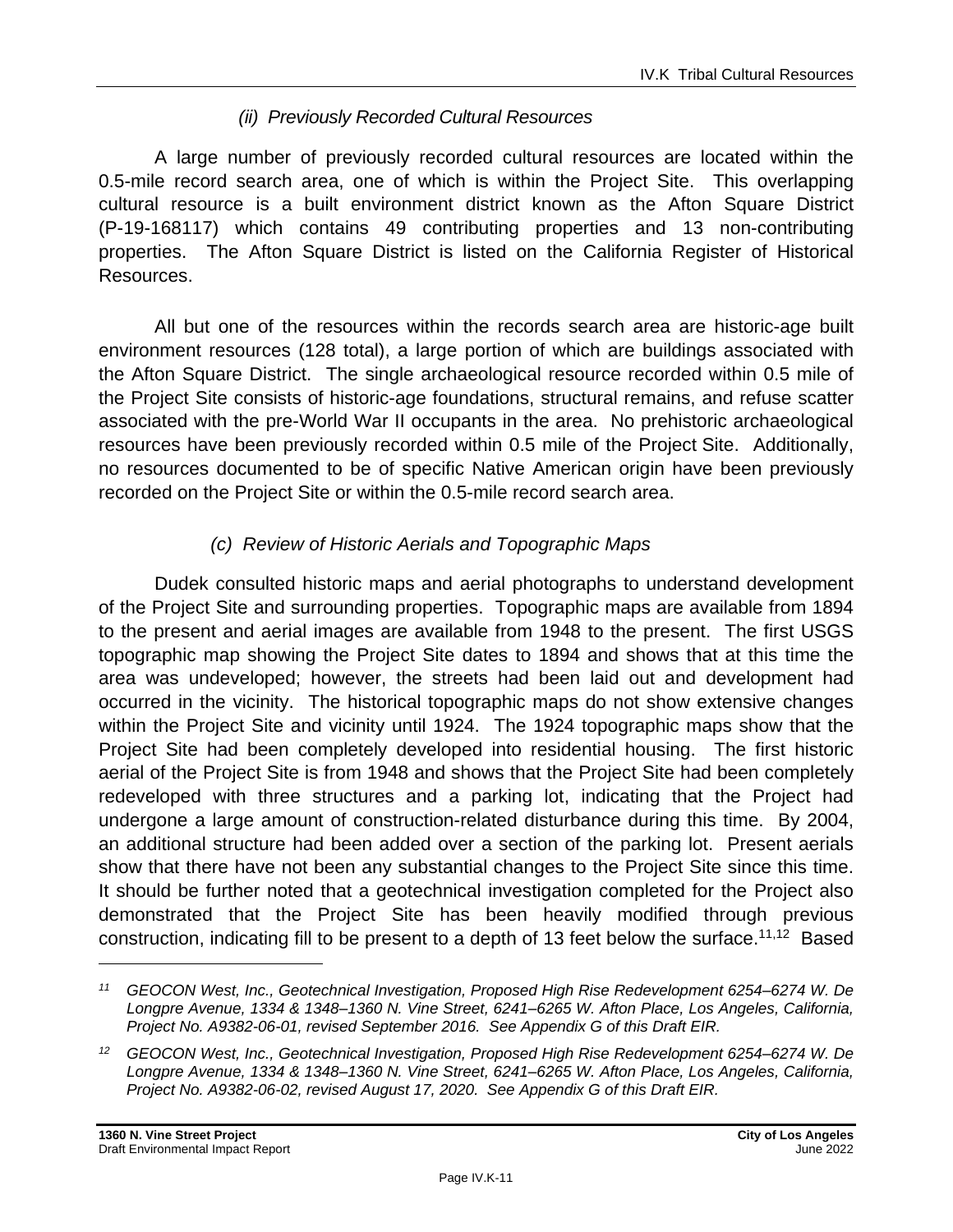on this information, the Project Site has been substantially disturbed as a result of past development. This indicates that soils likely to contain tribal cultural resources have likely been disturbed.

#### *(d) Ethnographic Research and Review of Academic Literature*

As part of the preparation of the Project's TCR Report, academic and ethnographic literature and materials were reviewed for information pertaining to past Native American use of the Project area. This review included consideration of sources identified through consultation with the Kizh Nation, notably the 1938 Kirkman-Harriman Historical Map (See Figure 3 of the TCR Report, included in Appendix T of this Draft EIR). It should be noted that this map is highly generalized due to scale and age, and may be somewhat inaccurate with regard to distance and location of mapped features. Additionally, this 1938 map was prepared more than 100 years following secularization of the missions (in 1833). Although the map contains no specific primary references, it matches with the details documented by the Portola expedition (circa 1769–1770). While the map is a valuable representation of post-mission history, substantiation of the specific location and uses of the represented individual features would require review of archaeological or other primary documentation on a case-by-case basis. As shown on this map provided as Figure 3 in the TCR Report, the Project Site is identified to be west of El Camino Real (an official Spanish road), south of two Native American villages (the nearest mapped approximately 0.4-mile away), and approximately 2.9 miles northeast of the nearest of the tar pits associated with the La Brea Tar Pit area. No information relating to the two village sites mapped on the 1938 Kirkman-Harriman Historical Map (See Figure 3 of the TCR Report) nearest to the Project was provided within the technical reports reviewed as part of the records search for this study, although it appears likely that these villages are those mentioned in the diary excerpts written by Father Juan Crespi, a member of the Portola expedition, which identified two villages near the southern opening of the Cahuenga Pass. Because these villages are not documented in ethnographic sources subsequent to this initial documentation, nor have the villages been confirmed archaeologically, the mapped locations of these villages should not be considered known cultural resources unless substantiated though future archaeological work.

At the time of Portola's expedition, and through the subsequent mission period, the area surrounding the Project Site would have been occupied by Western Gabrielino/ Tongva inhabitants. Use of Gabrielino as a language has not been documented since the 1930s.<sup>13</sup> One study made an effort to map the traditional Gabrielino/Tongva cultural use area through documented family kinships and Native American recruitment numbers

*<sup>13</sup> Golla, Victor, California Indian Languages, Los Angeles: University of California Press, 2011.*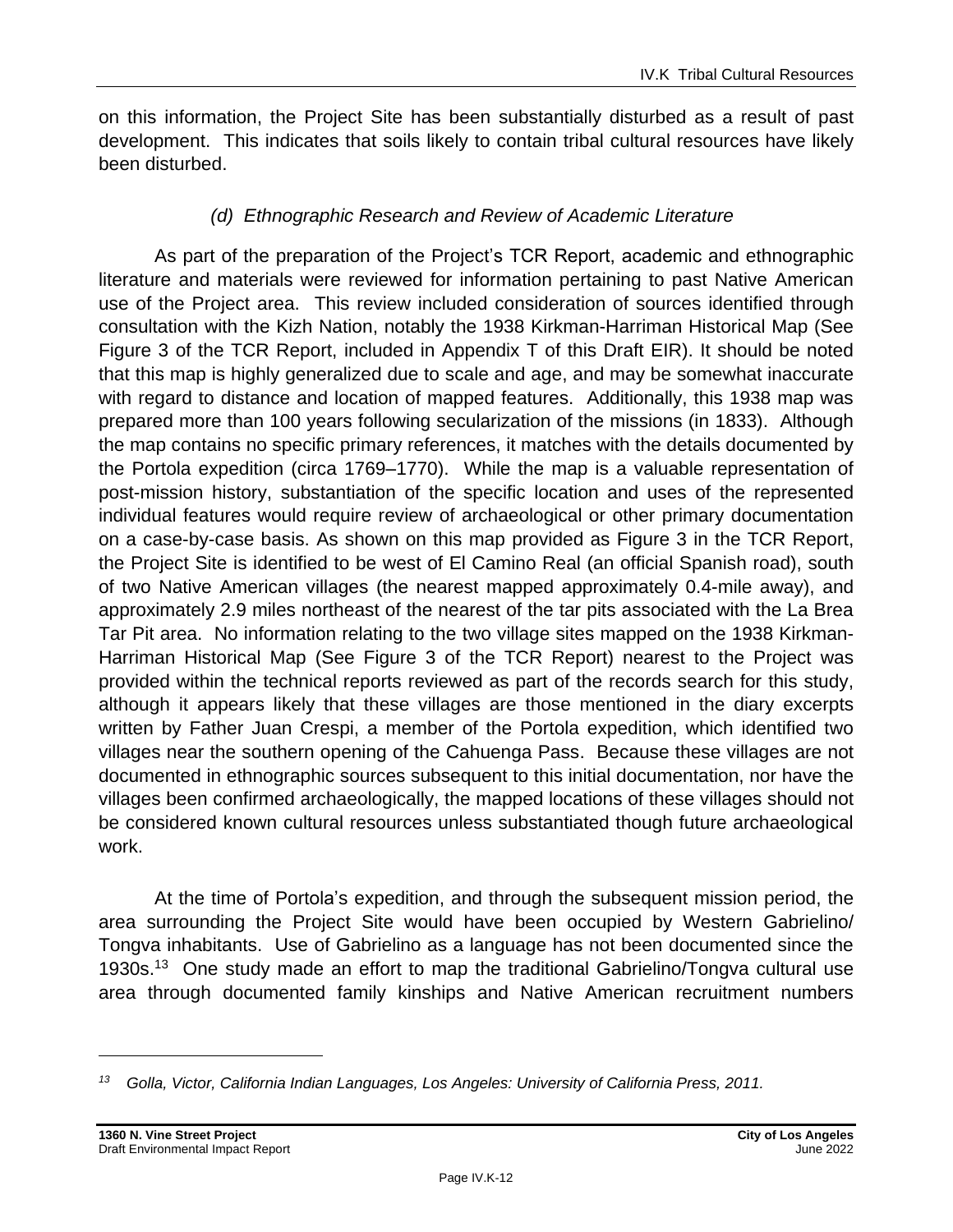included in mission records.<sup>14</sup> This process allowed for the identification of clusters of tribal villages (settlements) with greater relative frequencies of related or married individuals than surrounding areas (See Figure 6 of the TCR Report). Traditional cultural use area boundaries, as informed by other ethnographic and archaeological evidence, were then drawn around these clusters. The relative sizes of these villages were also inferred from their relative number of mission-period members. The nearest substantiated village site to the Project Site was Cahuenga, described above, which was located approximately three miles away near the northern opening of the Cahuenga Pass and near what is now Universal Studios. Mission records indicate that 123 Native American neophytes came from this village, second only to the number of members from Yanga in the Western Gabrielino territory, which as noted above, was in the vicinity of the downtown Los Angeles. As previously discussed, the largest substantiated village in the vicinity was likely Yanga, located approximately six miles to the southeast. In general, the mapped positions of both Yanga and Cahuenga have been substantiated through archaeological evidence, although the archaeological record has been substantially compromised by rapid and early urbanization throughout much of the region. No archaeological evidence of the two nearest villages on the 1938 Kirkman-Harriman map was provided in the SCCIC records search results (refer to Appendix T) or review of other archaeological information. These villages are outside of the archaeological records search area.

As described in the TCR Report, a review of pertinent academic and ethnographic information indicates that the Project falls within the boundaries of the Gabrielino/Tongva traditional territory. In addition, the Project Site is located relatively close to Native American villages, including the Cahuenga, which is located approximately three miles north of the Project, and the Yanga, which is approximately six miles to the southeast of the Project Site. Based on a review of historical maps, the Project Site is also located near water sources and roads that may have been utilized by Native Americans in both the prehistoric and protohistoric time period. However, no Native American tribal cultural resources have been previously documented in areas that may be impacted by the Project.

# **3. Project Impacts**

# **a. Significance Thresholds**

In accordance with Appendix G of the State CEQA Guidelines, the Project would have a significant impact related to Tribal Cultural Resources if the project would:

*<sup>14</sup> Northwest Economic Associates (NEA) and Chester King, Ethnographic Overview of the Angeles National Forest: Tataviam and San Gabriel Mountain Serrano Ethnohistory, 2014.*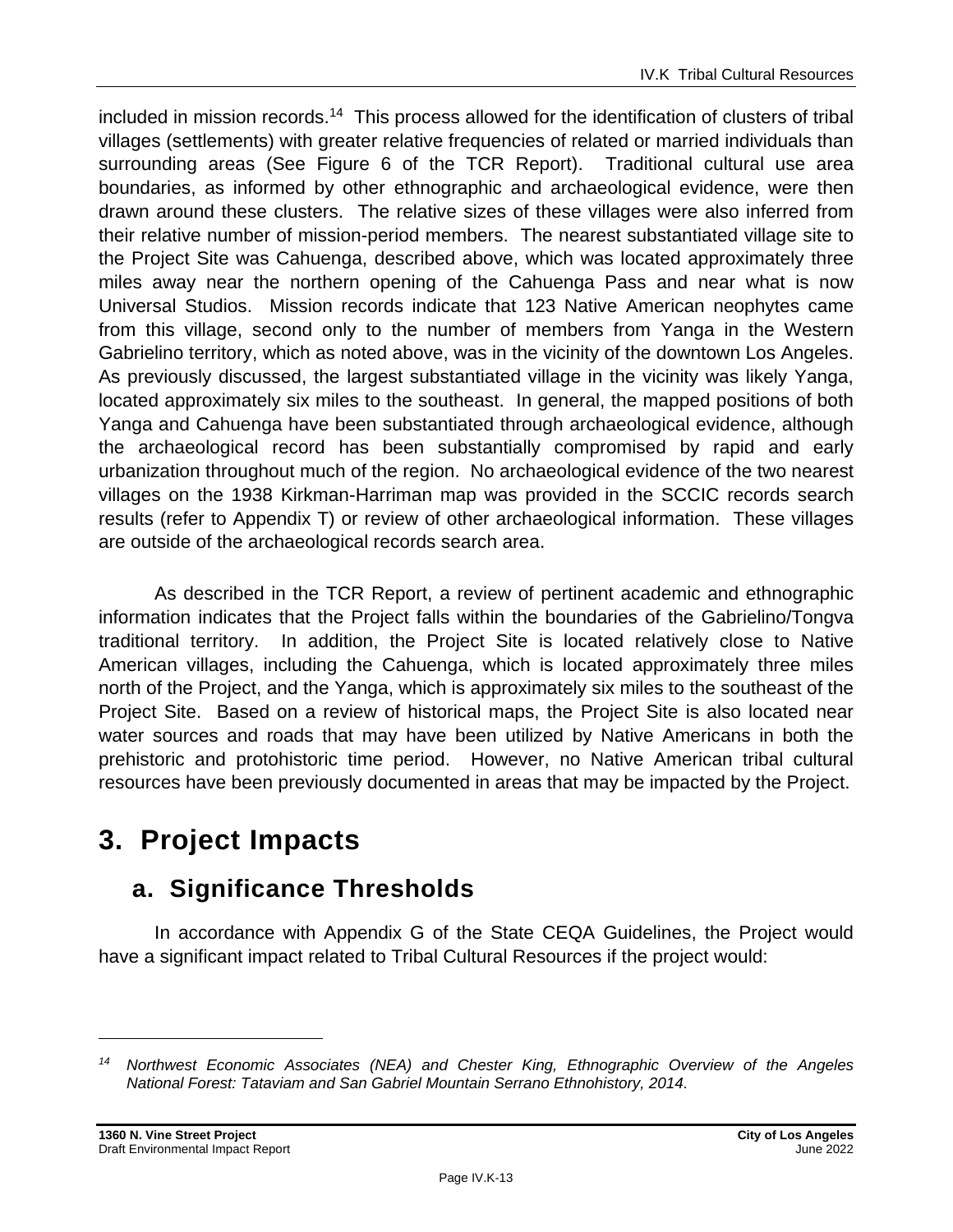- *Threshold (a): Cause a substantial adverse change in the significance of a tribal cultural resource, defined in Public Resources Code section 21074 as either a site, feature, place, cultural landscape that is geographically defined in terms of the size and scope of the landscape, sacred place, or object with cultural value to a California Native American tribe, and that is:*
	- *i. Listed or eligible for listing in the California Register of Historical Resources, or in a local register of historical resources as defined in Public Resources Code section 5020.1(k), or*
	- *ii. A resource determined by the lead agency, in its discretion and supported by substantial evidence, to be significant pursuant to criteria set forth in subdivision (c) of Public Resources Code Section 5024.1. In applying the criteria set forth in subdivision (c) of Public Resource Code Section 5024.1, the lead agency shall consider the significance of the resource to a California Native American tribe.*

In assessing impacts related to tribal cultural resources in this section, the City will use Appendix G as the thresholds of significance. The *L.A. CEQA Thresholds Guide* does not include any criteria to evaluate tribal cultural resources impacts. Thus, the potential for the Project to result in impacts related to tribal cultural resources is based on the Appendix G thresholds provided above.

### **b. Methodology**

A CHRIS records search was conducted for the Project Site and the surrounding 0.5-mile area to determine potential impacts associated with tribal cultural resources. The records search included a review of mapped prehistoric, historic, and built environment resources; Department of Recreation and Parks Site Records; technical reports: ethnographic references; historical maps; the California Historic Property Data File; the National Register of Historic Places, California Register of Historical Resources, California State Historical Landmarks, and California Points of Historical Interest listings; and the Archaeological Determinations of Eligibility. Pertinent academic and ethnographic literature was also reviewed for information pertaining to past Native American use of the Project area. Consultation with California Native American Tribes was conducted to address potential impacts associated with Native American resources as required by AB 52. In addition, a SLF search was conducted by the NAHC to determine the presence of any recorded tribal cultural resources on the Project Site.

# **c. Project Design Features**

No project design features are proposed with regard to tribal cultural resources.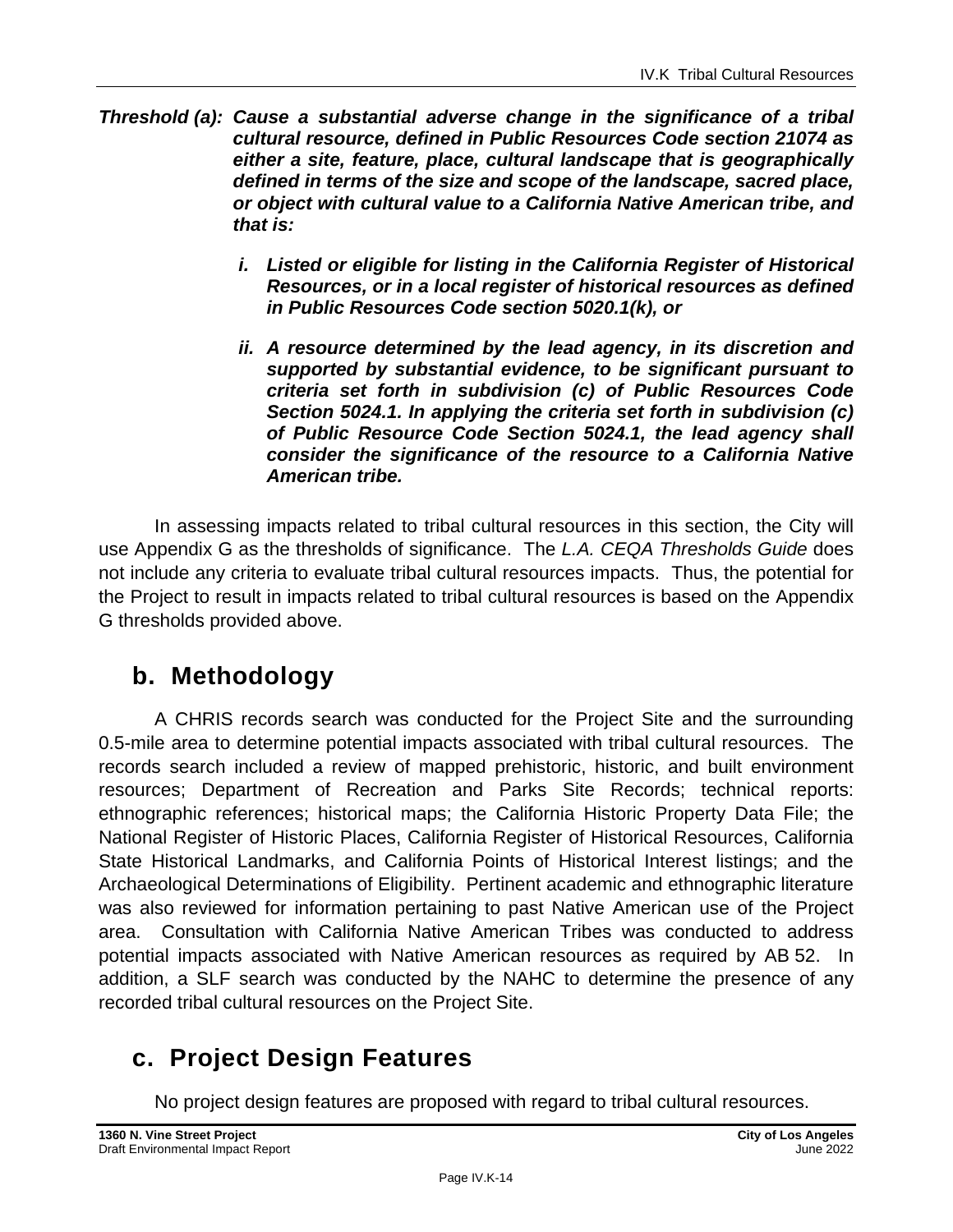## **d. Analysis of Project Impacts**

- *Threshold (a): Would the Project cause a substantial adverse change in the significance of a tribal cultural resource, defined in Public Resources Code section 21074 as either a site, feature, place, cultural landscape that is geographically defined in terms of the size and scope of the landscape, sacred place, or object with cultural value to a California Native American tribe, and that is:*
	- *i. Listed or eligible for listing in the California Register of Historical Resources, or in a local register of historical resources as defined in Public Resources Code section 5020.1(k), or*
	- *ii. A resource determined by the lead agency, in its discretion and supported by substantial evidence, to be significant pursuant to criteria set forth in subdivision (c) of Public Resources Code Section 5024.1? In applying the criteria set forth in subdivision (c) of Public Resource Code Section 5024.1, the lead agency shall consider the significance of the resource to a California Native American tribe.*
	- (1) Impact Analysis

In compliance with the requirements of AB 52, the City provided formal notification of the Project on June 22, 2017, to the tribes listed above in Subsection 2.b.(3). The response period for the consultation requests concluded after 30 days on July 22, 2017. As mentioned above, on June 28, 2017, the City initiated consultation with the Kizh Nation. The Kizh Nation provided the City with documents that identified the general vicinity of the Project area as having been used by Native Americans in prehistoric and protohistoric time. Additional consultation was conducted between the City and representatives from the Kizh Nation by phone and on October 9, 2020, by email. To date, no other responses have been received from the tribal contacts regarding tribal cultural resources or other concerns about the Project, and the City has not been contacted for further consultation.

Dudek reviewed the comments provided by the Kizh Nation during AB 52 consultation to determine whether the Project would cause a substantial adverse impact to tribal cultural resources. As discussed above in Subsection 2.b.(3), the Kizh Nation provided screenshots of the 1898, 1900, 1901, and 1938 maps and stated that that there are many trade routes around the Project Site that often included isolated burials and cremations. However, according to the CHRIS records search results, no isolated burials or cremations were identified within or in the immediate vicinity of the Project Site. In addition, no trade routes are depicted as within the Project Site in these maps provided by the Kizh Nation, and the 1938 map (see Figure 3 of the TCR Report), specifically, appears to be highly generalized. Therefore, the distance of El Camino Real in relation to the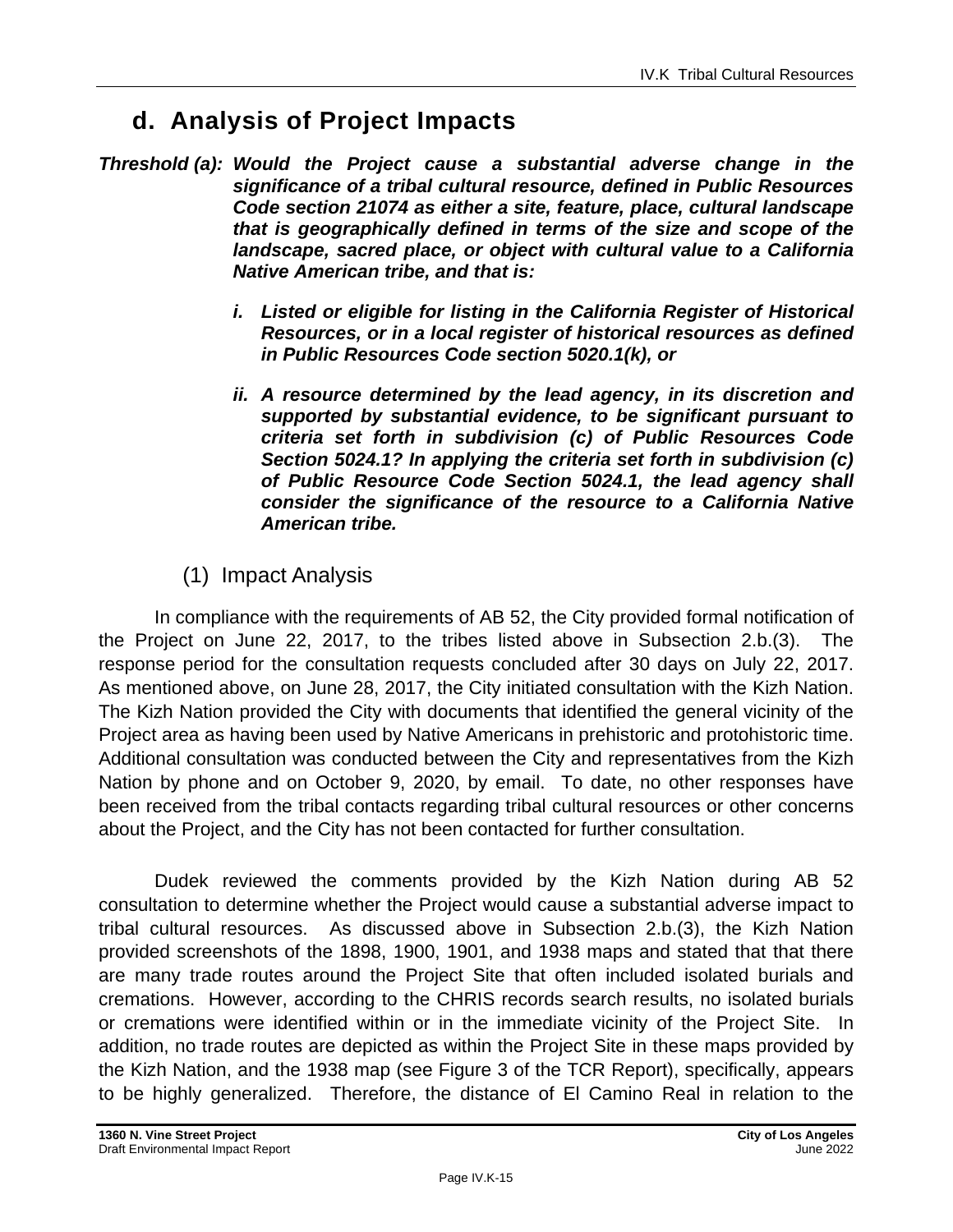Project Site may vary significantly. As such, these maps do not provide material evidence that the Project could potentially impact a tribal cultural resource.

The Kizh Nation also provided a screenshot of the 1898 map to show the Project's close proximity to a railroad. The Kizh Nation stated that railroads were placed on top of the tribe's traditional trade routes, and therefore, the railroad corridors represent a geographically defined location of a trade route. Based on the TCR Report, although an east-west traveling railroad track is present on reviewed historical topographic maps, it is mapped to the north and outside of the Project Site. Therefore, the 1898 map provided by the Kizh Nation does not provide material evidence that the Project could potentially impact a tribal cultural resource.

In addition, the Kizh Nation provided the 1901 and 1938 maps to show the hydrography and waterways that existed around the Project area, which provided for seasonal or permanent hamlets, trade depots, and ceremonial and religious sites. Furthermore, the Tribe stated that these waterways are considered "cultural landscapes" and have the potential to encounter human remains during ground-disturbing activities. Based on Dudek's review, the 1901 and 1938 maps do not depict any water sources as overlapping or in close proximity to the Project Site. Moreover, the CHRIS records search results did not identify isolated burials or cremations within or in the immediate vicinity of the Project Site. As such, these maps do not provide material evidence that the Project could potentially impact a tribal cultural resource.

According to the Kizh Nation, the 1938 Kirkman-Harriman map shows that the Project Site is located within the Village of Maawnga/Cahuenga. However, as previously discussed in Subsection 2.b.(4)(d), Ethnographic Research and Review of Academic Literature, the 1938 Kirkman-Harriman map shows two Native American villages that are mapped north of the Project Site, with the nearest mapped approximately 0.4 mile away. Moreover, according to the archaeological record, the village of Cahuenga is approximately 3 miles to the northwest of the Project Site.

The Kizh Nation provided screenshots of a statement from the NAHC and a letter from the SCCIC regarding the potential to encounter subsurface archaeological resources regardless of the negative SLF and CHRIS records search results. As discussed above, no Native American resources have been identified within the Project Site or the surrounding 0.5-mile search radius through the records search at the SCCIC (completed April 3, 2018) or through a search of the NAHC SLF (completed April 3, 2018). Additionally, the Kizh Nation provided a letter from Dr. Stickel regarding the reliability of an archaeological pedestrian survey, the use of a GPR to identify burials, and the implementation of a monitoring program for project compliance. Dr. Stickel stated in his letter that the exception to the necessity of a monitoring program would be when a subject property has had all soil deposits that would contain cultural materials removed and/or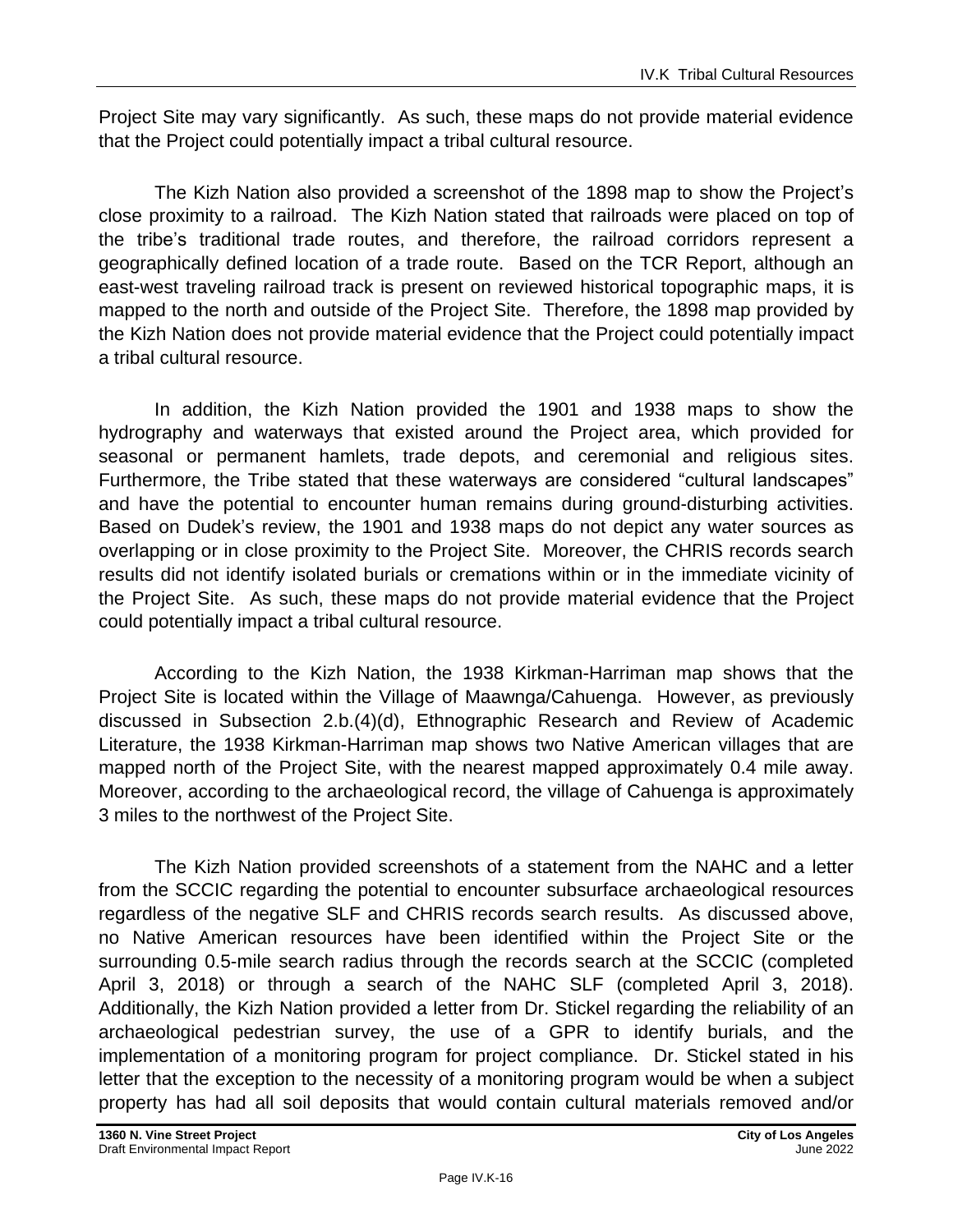destroyed. As previously discussed, the geotechnical investigation completed for the Project demonstrated that this area has been heavily modified through previous construction, indicating fill to be present to a depth of 13 feet below the surface. Thus, any tribal cultural resources that may have existed subsurface have likely been impacted or destroyed.

Based on the analysis above, the comments, maps, text, and letters/statements submitted by the Kizh Nation do not constitute substantial evidence that the Project could potentially cause a substantial adverse change in the significance of any tribal cultural resources. The character and severity of past disturbance within and in the vicinity of the Project Site suggest that subsurface soils are unlikely to support intact tribal cultural resources. In addition, no tribal cultural resources have been identified within the Project Site through tribal consultation that would be impacted. Therefore, the Project's impact on tribal cultural resources would be less than significant.

While no tribal cultural resources are anticipated to be affected by the Project, the City has established a standard condition of approval to address inadvertent discovery of tribal cultural resources. For purposes of this analysis, it is assumed the City would impose this condition on the Project as part of its land use approvals. Should tribal cultural resources be inadvertently encountered, this condition of approval provides for temporarily halting construction activities near the encounter and notifying the City and Native American tribes that have informed the City they are traditionally and culturally affiliated with the geographic area of the proposed project. If the City determines that the potential resource appears to be a tribal cultural resource (as defined by PRC Section 21074), the City would provide any affected tribe a reasonable period of time to conduct a site visit and make recommendations regarding the monitoring of future ground disturbance activities, as well as the treatment and disposition of any discovered tribal cultural resources. The Applicant would then be required to implement the tribe's recommendations if a qualified archaeologist reasonably concludes that the tribe's recommendations are reasonable and feasible. The recommendations would then be incorporated into a tribal cultural resource monitoring plan and once the plan is approved by the City, ground disturbance activities could resume. In accordance with the condition of approval, all activities would be conducted in accordance with regulatory requirements. As a result, potential impacts to tribal cultural resources would continue to be less than significant.

Based on the results of the government-to-government consultation between the City and the Kizh Nation, the City, acting in good faith and after a reasonable effort, is unable to identify any specific tribal cultural resources within or near the Project Site.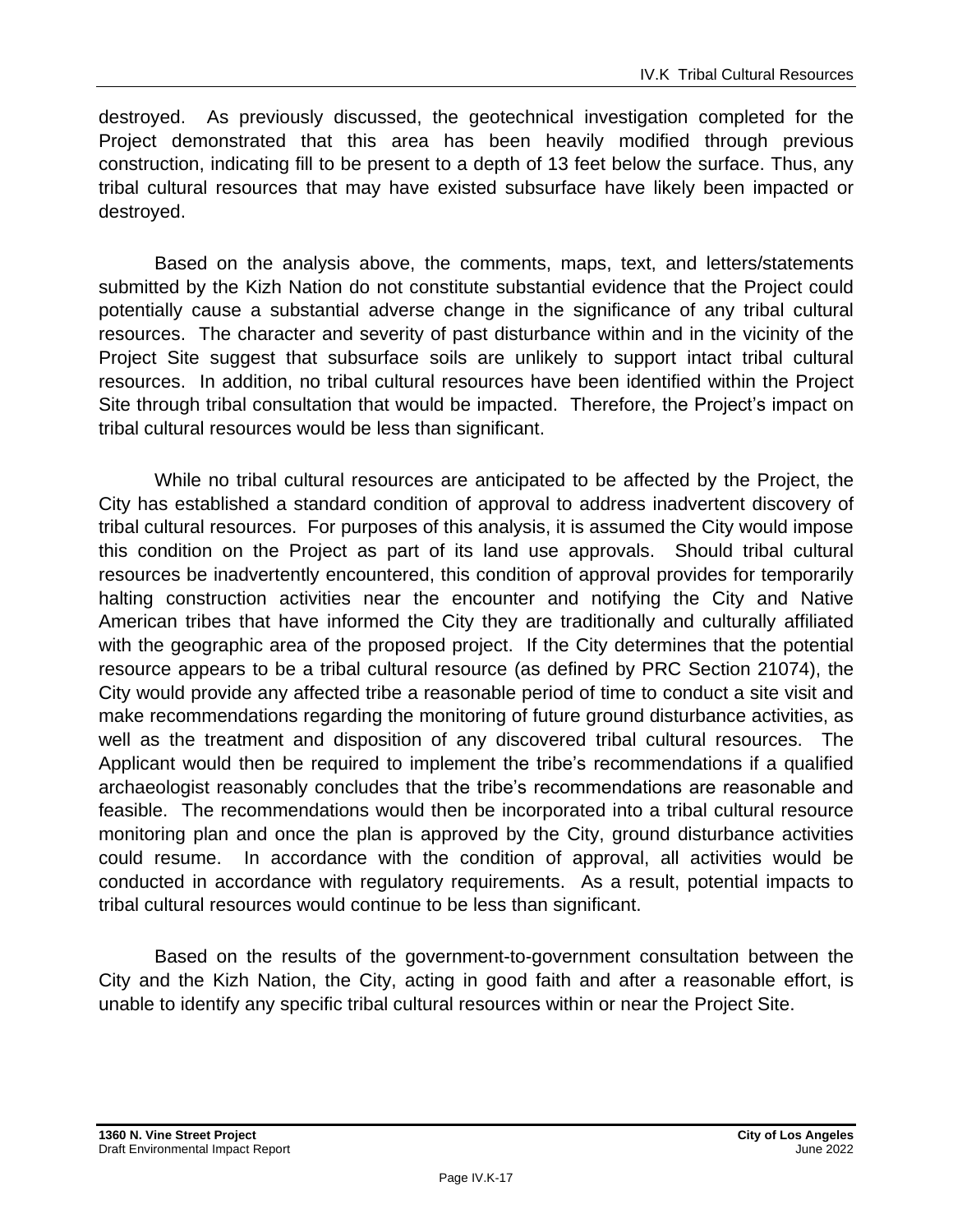### (2) Mitigation Measures

Project impacts related to tribal cultural resources be less than significant. Therefore, no mitigation measures are required.

### (3) Level of Significance After Mitigation

Project impacts related to tribal cultural resources determined to be less than significant without mitigation. Therefore, no mitigation measures were required, and the impact level remains less than significant.

### **e. Cumulative Impacts**

(1) Impact Analysis

As provided in Section III, Environmental Setting, of this Draft EIR, a total of 102 related development projects have been identified in the vicinity of the Project Site through 2027 (the Project buildout year). These related projects consist of a variety of land uses, including office, residential, commercial, and mixed use.

As discussed in Section III, Environmental Setting, of this Draft EIR, the projected growth reflected by Related Project Nos. 1 through 102 is a conservative assumption, as some of the related projects may not be built out by 2027 (i.e., the Project buildout year), may never be built, or may be approved and built at reduced densities. To provide a conservative forecast, the future baseline forecast assumes that Related Project Nos. 1 through 102 are fully built out by 2027, unless otherwise noted. In addition, Related Project No. 103, the Hollywood Community Plan Update, once adopted, will be a long-range plan designed to accommodate growth in Hollywood until 2040. Only the initial period of any such projected growth would overlap with the Project's future baseline forecast, as the Project is to be completed in 2027, well before the Community Plan Update's horizon year. Moreover, 2027 is a similar projected buildout year as many of the 102 related projects that have been identified. Accordingly, it can be assumed that the projected growth reflected by the list of related projects, which itself is a conservative assumption as discussed above, would account for any overlapping growth that may be assumed by the Community Plan Update upon its adoption.

The Project and the related projects are located within an urbanized area that has been disturbed and developed over time. Similar to the Project, related projects would also undergo the environmental review process where tribal cultural resources would be addressed. Furthermore, impacts to tribal cultural resources tend to be site-specific. As shown in Figure III-1 in Section III, Environmental Setting, of this Draft EIR, a number of related projects are within close proximity to the Project Site. Cumulative impacts would